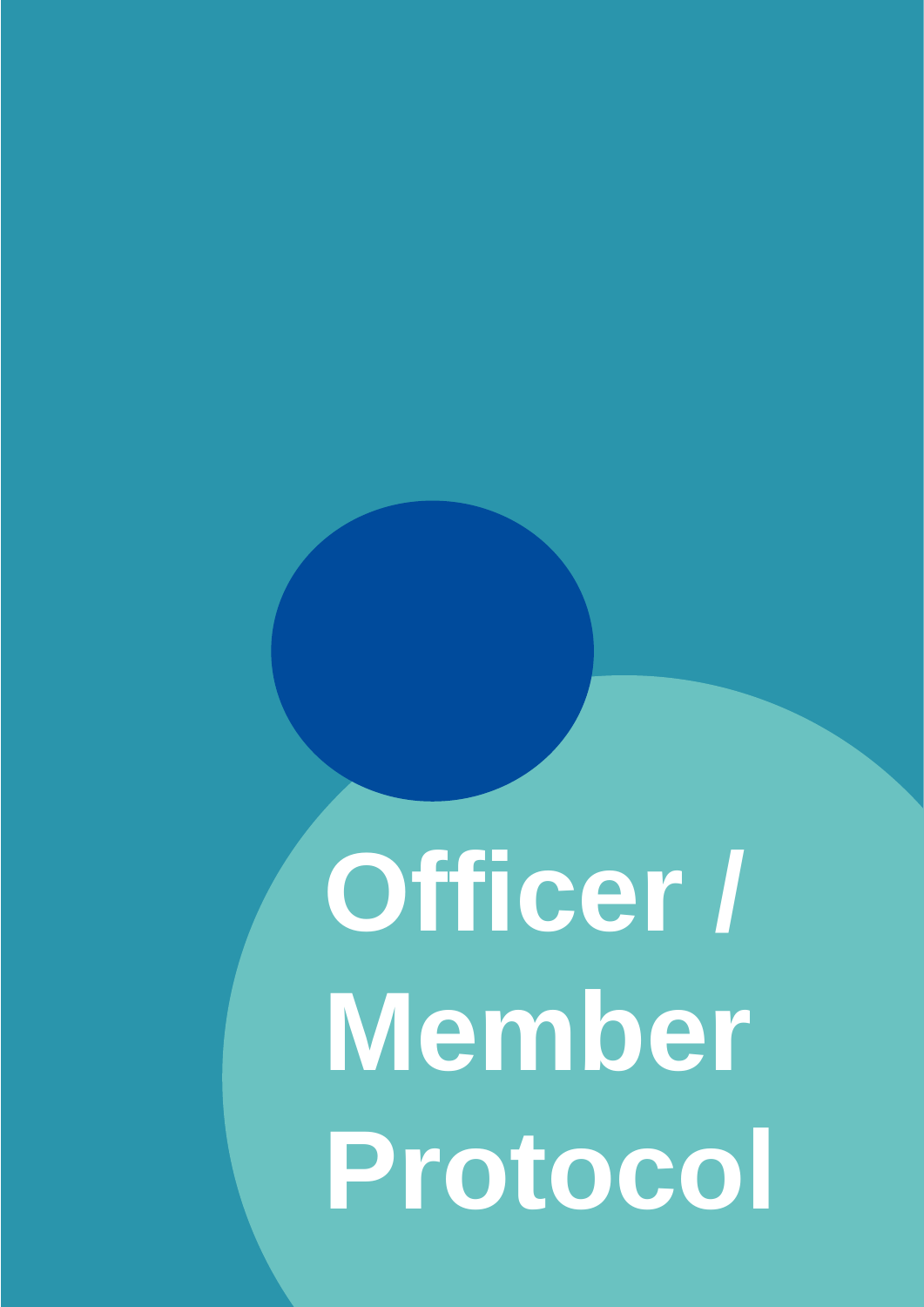# **[WAVERLEY BOROUGH COUNCIL OFFICER/MEMBER PROTOCOL](#page-0-0)**

# **Developing the way that Waverley officers and members work together for the good of the local community**

This document is intended to provide guidance and direction in the way that members and officers work together in carrying out the Council's business.

It seeks to build on the clear benefits of ensuring that, from their different roles, members and officers develop effective and efficient internal working relationships that best serve the collective goal of improving the quality of life in the local community.

Whilst it gives guidance and direction, the document, should not be seen as being prescriptive. Rather it should be regarded as a tool that helps ensure that the Codes of conduct and policies that prescribe activities and behaviours are not compromised or breached.

Those relevant codes and policies are:

- $\triangleright$  the Waverley Member Code of Conduct
- $\triangleright$  the Waverley Borough Council Constitution
- $\triangleright$  the Officer Code of Conduct including the Addendum to the Code on the Use of IT Facilities;
- $\triangleright$  the Council's 'Dignity and Respect at Work' policy and procedures for dealing with Bullying and Harassment at work
- $\triangleright$  the Council's 'Disciplinary and Grievance Procedures' including the special arrangements that apply to the Chief Executive, the Section 151 Officer (Strategic Director) and the Monitoring Officer
- the Council's 'Public Interest Disclosure (Whistleblowing)' policy and procedures
- $\triangleright$  the Council's Equal Opportunities in Employment policy statement

A copy of the Member Code of Conduct and the Constitution is made available to all Members. Copies of all the other documents are issued to employees of the Council. Members who wish to see copies of those documents should ask the HR Manager.

This guidance will not cover every specific eventuality but the broad principles included in the document set standards for acceptable behaviour that should fit every eventuality.

For the avoidance of doubt, where there is a conflict between the guidance in these Protocols and any of the Codes/Policies defined above, compliance with the latter is obligatory. In cases of doubt, the Monitoring Officer will refer to the Waverley Code of Conduct for Members and give advice in accordance with the standards prescribed.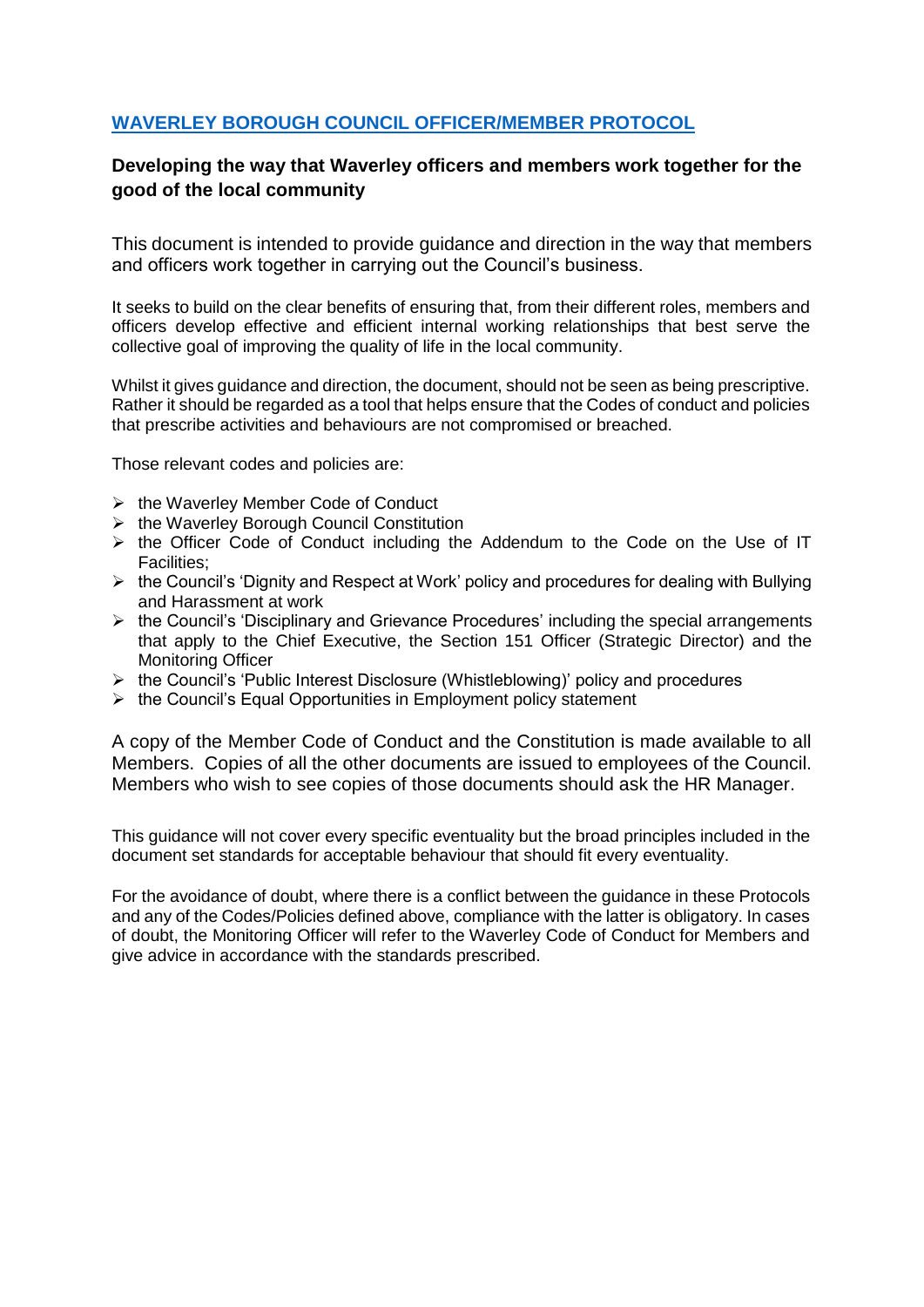# **OFFICER/MEMBER PROTOCOLS**

# **1. General Principles Underlying Member/Officer Relations**

Waverley has a long tradition of constructive relationships between Councillors and Officers. These have developed into a strong partnership based on mutual respect and understanding of each others roles.

Both members and officers should aspire to conduct their relations, at all times, on a professional basis.

Relations must be based on mutual trust, respect and courtesy and neither members nor officers should seek to take unfair advantage of their position.

Close personal relationships between members and officers can damage professional relationships and can prove embarrassing to other members and officers. They could also give rise to suspicions and/or the appearance of improper conduct or behaviour. Close personal relationships should, therefore, be avoided.

Officers must, at all times, display political impartiality and members must, at all times, accept the political impartiality of officers.

Members and officers must have mutual respect for confidentiality where that is important to the relationship and where that does not compromise the duty of officers to serve the public (see Section 3). Officers must make that clear before entering into any confidential discussions with members.

Members should understand that officers have a contract of employment with the Council as a corporate body and not, as such, with individual members of the Council or the Executive.

# **2. Role of Members**

In accordance with the Waverley Code of Conduct, the Member/Officer protocol and the Members' Planning Code of Good Practice, and maintaining the highest standards of conduct and ethics, members' roles are to:-

- (i) collectively be the ultimate policy-makers and oversee a number of strategic and corporate management functions;
- (ii) represent their communities and bring their views into Waverley's decision-making process;
- (iii) deal with individual casework and act if appropriate as an advocate for constituents in resolving particular concerns or grievances;
- (iv) balance different interests identified within their ward and represent the ward as a whole;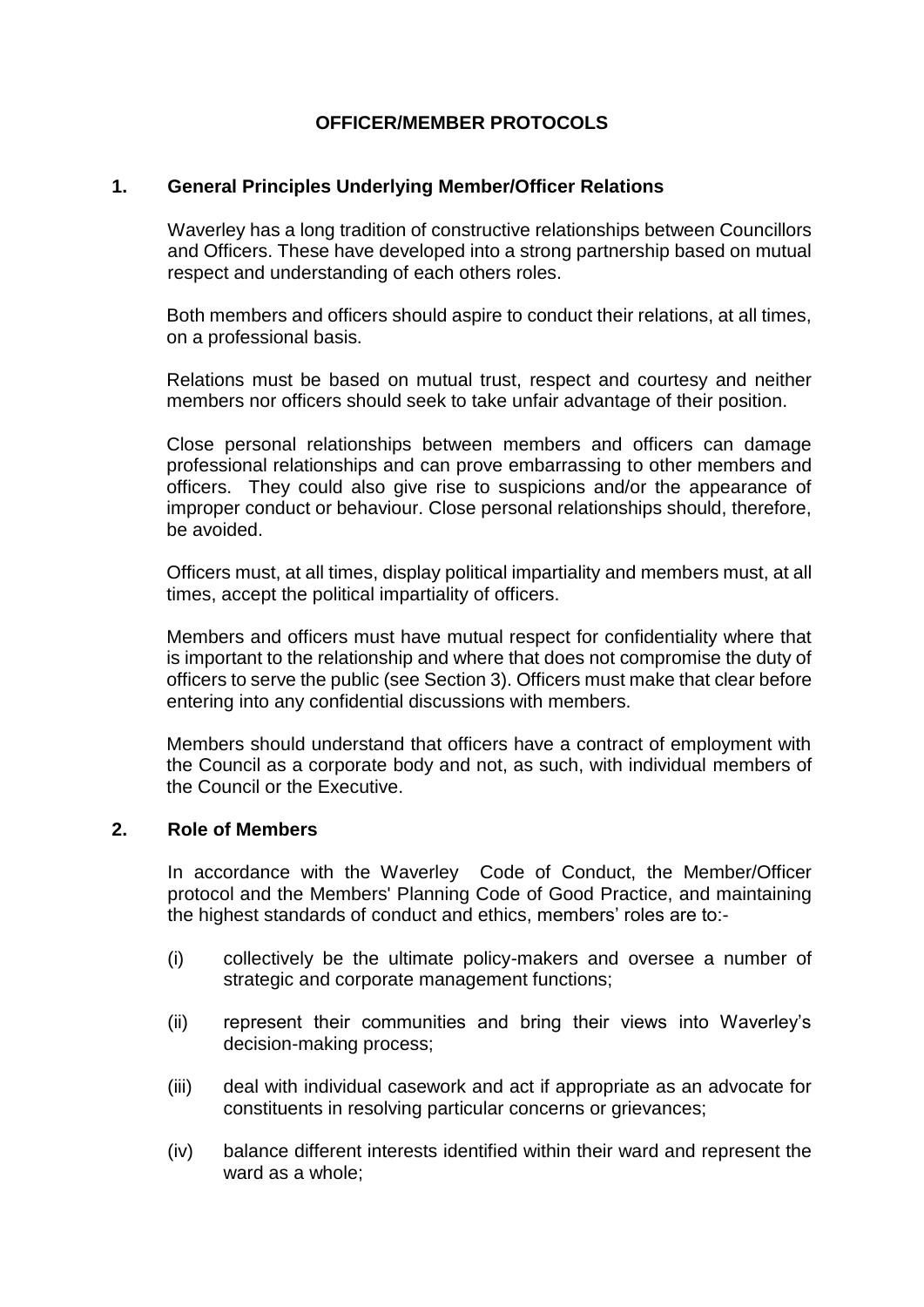- (v) contribute to various forums for decision-making;
- (vi) be available to represent the Council on other bodies.

(as set out in the Constitution).

# **3. Role of Officers**

- $\triangleright$  Advising the Council on policy matters and implementing Council decisions
- $\triangleright$  Taking day-to-day managerial and operational decisions
- $\triangleright$  Providing support/advice to members on matters of Council business
- $\triangleright$  Acting within their sphere of responsibility/accountability (see the Scheme of Delegation)
- $\triangleright$  Ensuring that the Council functions within the legislative framework
- $\triangleright$  Above all else, officers of the Council have a duty to serve the public in good faith and without fear or favour of anyone.

# **4. Relationship between the Leader of the Council and Officers**

When functioning as the Leader of the Council, the Leader will work in close cooperation with the Chief Executive, Strategic Directors and Heads of Service in matters related to the corporate direction and functioning of the Council.

In this role, the Leader would not normally deal direct with other members of staff except when dealing with any other specific portfolio responsibilities that the Leader of the Council may hold.

This also applies to the Deputy Leader of the Council when acting in place of the Leader.

# **5. Relationships between the Leader and Members of the Executive and officers**

The Leader works through Portfolio Holders who work with the Chief Executive, Strategic Directors and Heads of Service in respect of matters within the portfolio holder's brief.

# **6. Relationship between Chief Executive and Members**

Any member may make an appointment to see the Chief Executive.

# **7. Relationship between Portfolio Holders and Officers**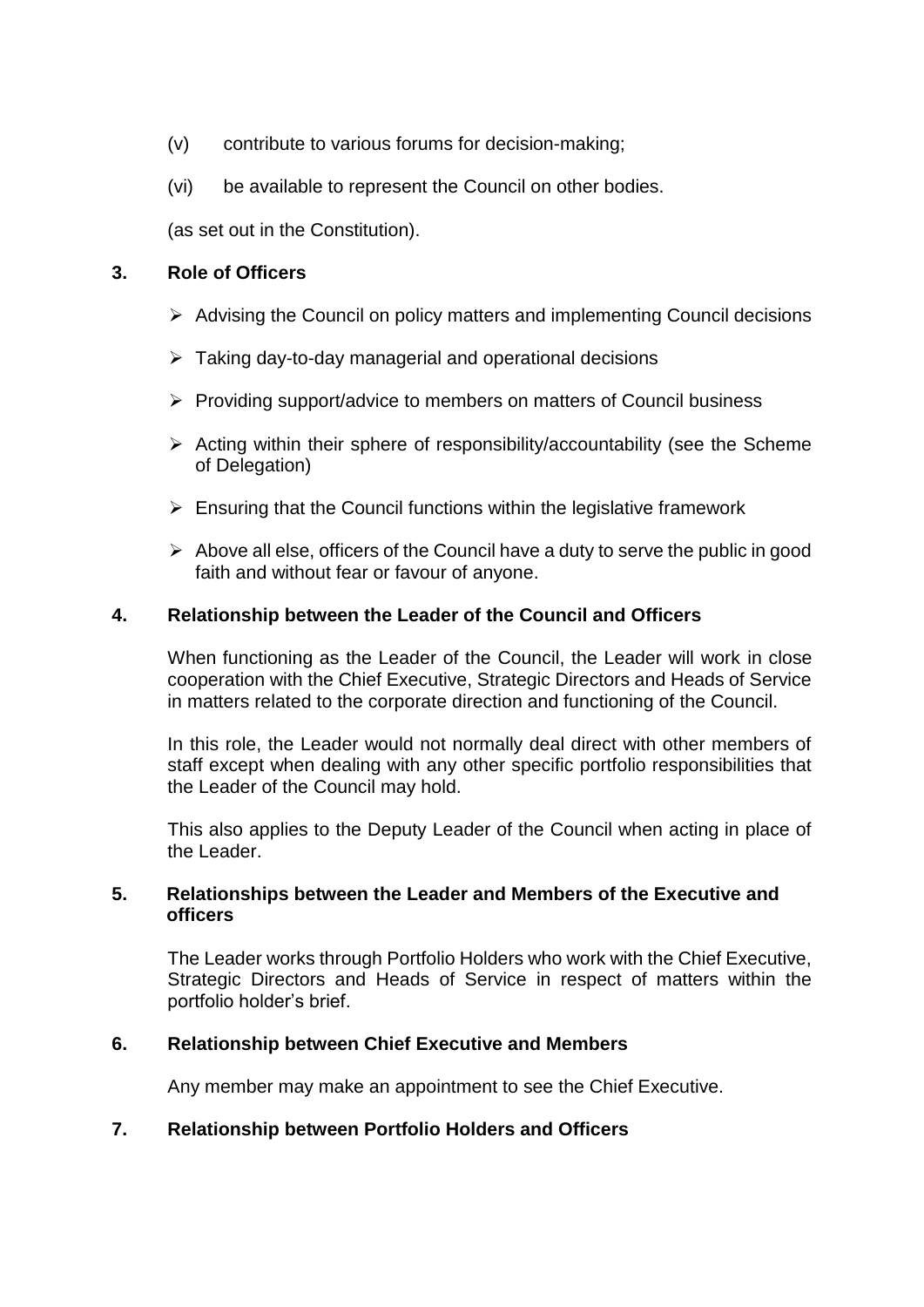Portfolio Holders work closely with and discuss and consult, as they see necessary, with the Chief Executive, Strategic Directors and/or Heads of Service and specialist officers as agreed by the Head of Service.

### **8. Relationships between Chairmen and Vice-Chairmen of Overview and Scrutiny Committees and officers**

Chairmen and Vice-Chairmen of Overview and Scrutiny Committees may seek advice from the Chief Executive, Strategic Directors (and/or Heads of Service) and any designated support officers.

# **9. Relationship between Chairman and Members of other Committees and Officers**

Chairmen of Regulatory Committees may seek advice from the Chief Executive, Strategic Directors (and/or Heads of Service).

# **10. Officer relationships with party groups (Note: Local Government and Housing Act 1989 introduced politically restricted appointments)**

Officers will do work on behalf of all political party groups fairly and consistently.

It is critical that officers respect confidentiality between political party groups.

### **11. Officer relationships with other individuals who are members of Council bodies**

This protocol will apply also to lay or co-opted Members of Committees or Working Groups etc.

# **12. Members in their ward role and officers**

Members may seek advice from relevant officer(s) on ward matters and, if they wish to do so, may first inform the relevant Head of Service.

Those relevant officer(s) will advise the Chief Executive or their Head of Service as appropriate.

Officers should keep ward Councillors informed of relevant matters affecting their ward.

# **13. Publicity, Press Releases and other contact with the Media**

NOTE: The specific rules governing such activities of members are set out in Section 2 of the Local Government Act 1986 and the Code of Practice on Local Authority Publicity.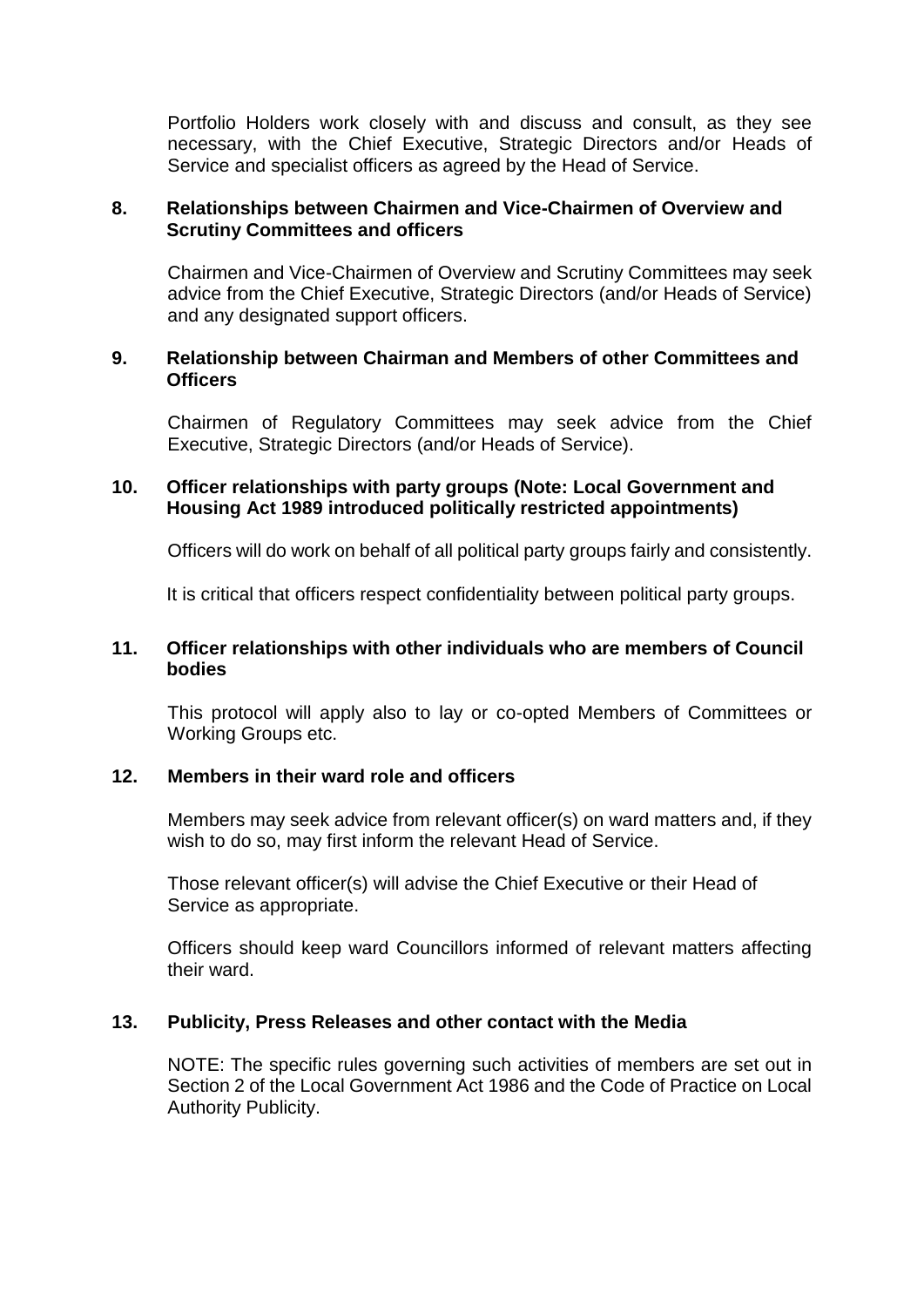Contact with the media on issues related to Council business is handled through the Communications and Engagement Manager who provides support and guidance and training as necessary to members and officers.

Press releases from officers should not relate to the political views of any group of officers or members.

Officers, in communicating with the media, should restrict their comments to matters of fact and should avoid expressing personal opinions on Council policy or political decisions and/or views expressed by members.

No member or officer may be quoted in media/press releases without their specific consent.

For service specific media issues – these will be discussed with the relevant Portfolio Holder.

Wider 'corporate' media issues – these will be discussed with the Leader (or Deputy Leader in absence of the Leader) unless this cannot be achieved by the Press deadline. Where it is not possible, the Communications and Engagement Manager will advise.

Members may issue their own media releases. However, they must not: -

- use Council resources for that purpose where the media issue is to publicise an individual Councillor or the views of a political party; and
- impute or ascribe particular views to officers or otherwise refer to officers without that being agreed with the Chief Executive or Strategic Directors in advance.

Overview and Scrutiny Committees may authorise Waverley media releases on their work, the content of which is to be jointly agreed by the appropriate Overview and Scrutiny Committee Chairman and Vice-Chairman.

### **14. Councillor access to documents and information**

Members are entitled to have such access to information as they reasonably need to carry out their role as members of the Council. However, Members cannot have access to personal information about residents or members of staff, such as council tax, rent or benefit records, unless they have written consent from the individual.

The legal right of members to have access to information is covered partly by common law but also by different pieces of legislation. Members requiring advice on such rights should contact the Monitoring Officer.

# **15. Officer attendance/participation at formal meetings of the Council**

### **Executive**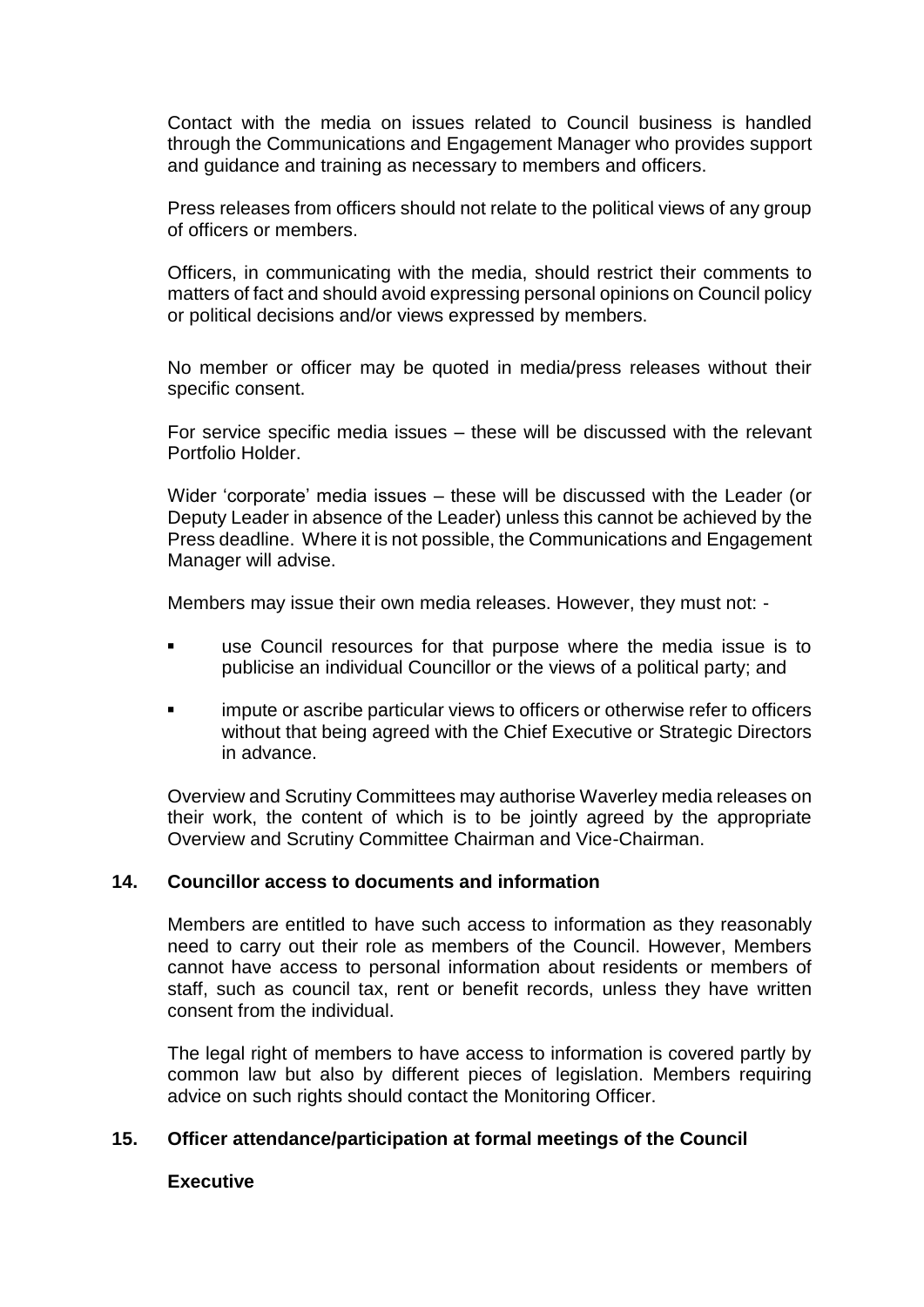Meetings of the Executive will be attended by the Chief Executive, Strategic Directors and, as necessary, Heads of Service and specialist staff.

Portfolio Holders will normally present reports to the Executive.

The Leader of the Council and/or Portfolio Holders may call on officers in attendance to speak. Officers may ask to speak if factual information is being reported incorrectly, for a point of clarification or if relevant data could be overlooked.

### **Regulatory Committees**

The Chairman of the Committee will require officers, as designated by the relevant Head of Service, to present a report and recommendations on each matter

### **Overview and Scrutiny Committees**

Meetings of Overview and Scrutiny Committees may be attended by the Chief Executive and relevant Director and/or Heads of Service as necessary.

The Chairman of the Committee will ask the relevant Director or Head of Service to present the report.

### **16. Access to Officers by Members**

On any new specific service issue and to ensure consistency, it should only be necessary for members to contact either the Chief Executive, Strategic Directors and/or Heads of Service, or in the case of media issues the Communications and Engagement Manager. If members are unsure of who to contact, they should contact Democratic Services.

These officers should recognise that members will have needs for information that are not always predictable and will try to respond quickly.

However, to help manage workloads and to help the smooth working of the Council's departments, the following guidelines should, so far as is practicable, be observed.

- $\triangleright$  An uninvolved/uncomplicated enquiry may be made by telephone.
- $\triangleright$  Otherwise, members should send their enquiry by e-mail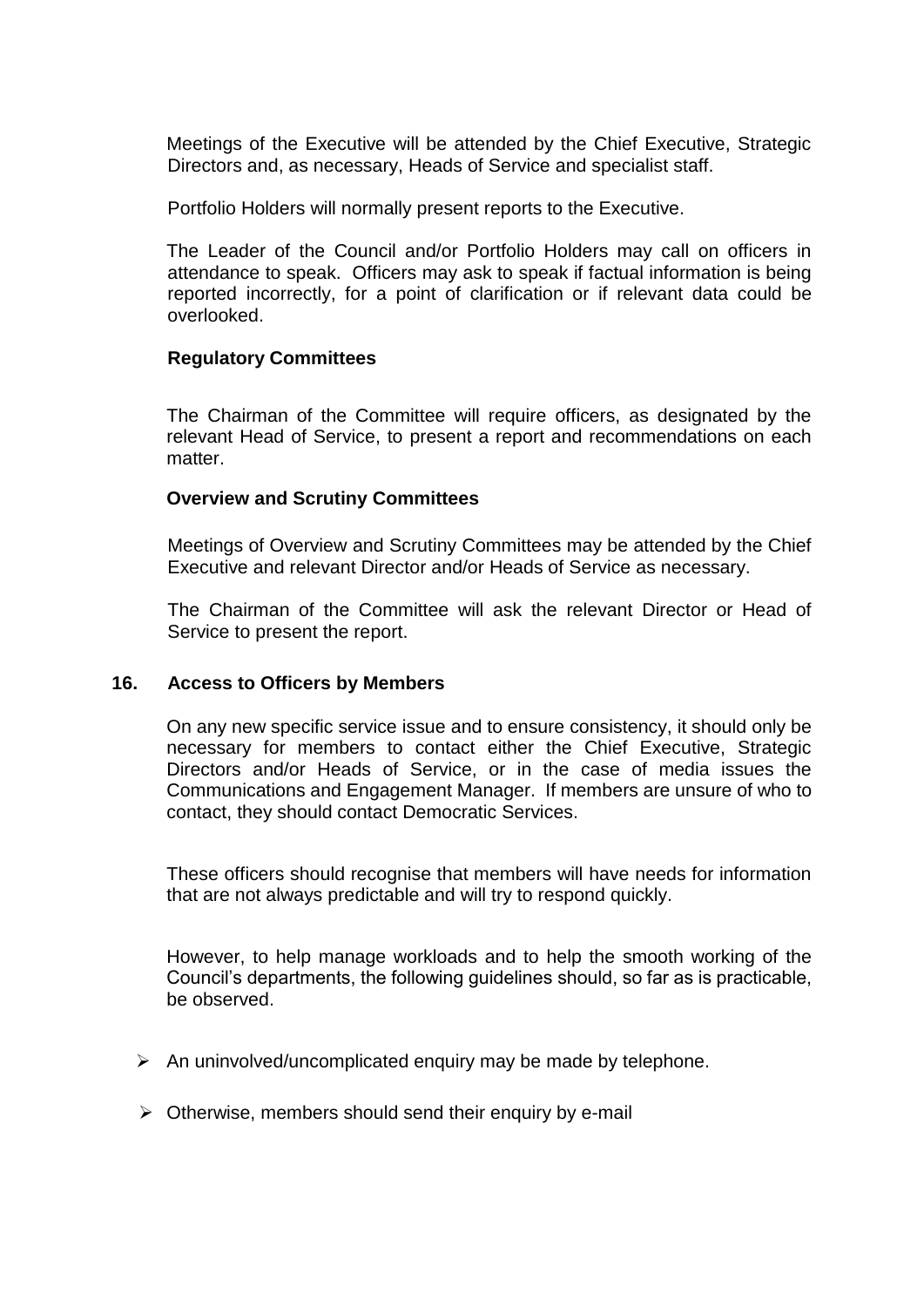- $\triangleright$  If members do not have access to e-mail or if a personal visit is considered more appropriate, an appointment should be made with the relevant officer ideally giving a minimum of 24 hours' notice.
- $\triangleright$  Where there is a need for immediate action, ideally, the member should telephone the officer to ensure that a meeting on the same day is practicable.
- $\triangleright$  Portfolio Holders should arrange times for their meetings with their Strategic Directors and/or Heads of Service as appropriate, and should not make demands on time which could affect officers' ability to carry out their jobs.
- $\triangleright$  Both members and officers should aim to keep meetings short and focused.

# **17. Officers Dealing with Member Enquiries: Response Times**

Heads of Service will support their staff in achieving the following broad performance targets in responding to Member's enquiries: -

| within 2 working days    | straightforward enquiries    |
|--------------------------|------------------------------|
| within 5 working days    | more complicated enquiries   |
| within 15 working days - | enquiries involving research |

### **18. Officers Dealing with Member Correspondence**

Letters from the Council that create obligations or give instructions on behalf of the Council must always be sent out in the name of an officer.

Officers who are requested to prepare correspondence on behalf of members will work to the response times above.

### **19. Effective Working Relationships between Members and Officers**

This is best achieved by working together in partnership.

Members should:

- $\triangleright$  avoid putting officers under undue pressure to the extent that it could be regarded as harassment and/or bullying. Members should be particularly sensitive when dealing with less senior officers in the absence of the relevant senior officer.
- $\triangleright$  not require officers to do things that are not consistent with Council policy, not within normal budgetary controls and not part of the officer's normal duties.
- $\triangleright$  avoid criticising officers, particularly at meetings open to the public or in the media;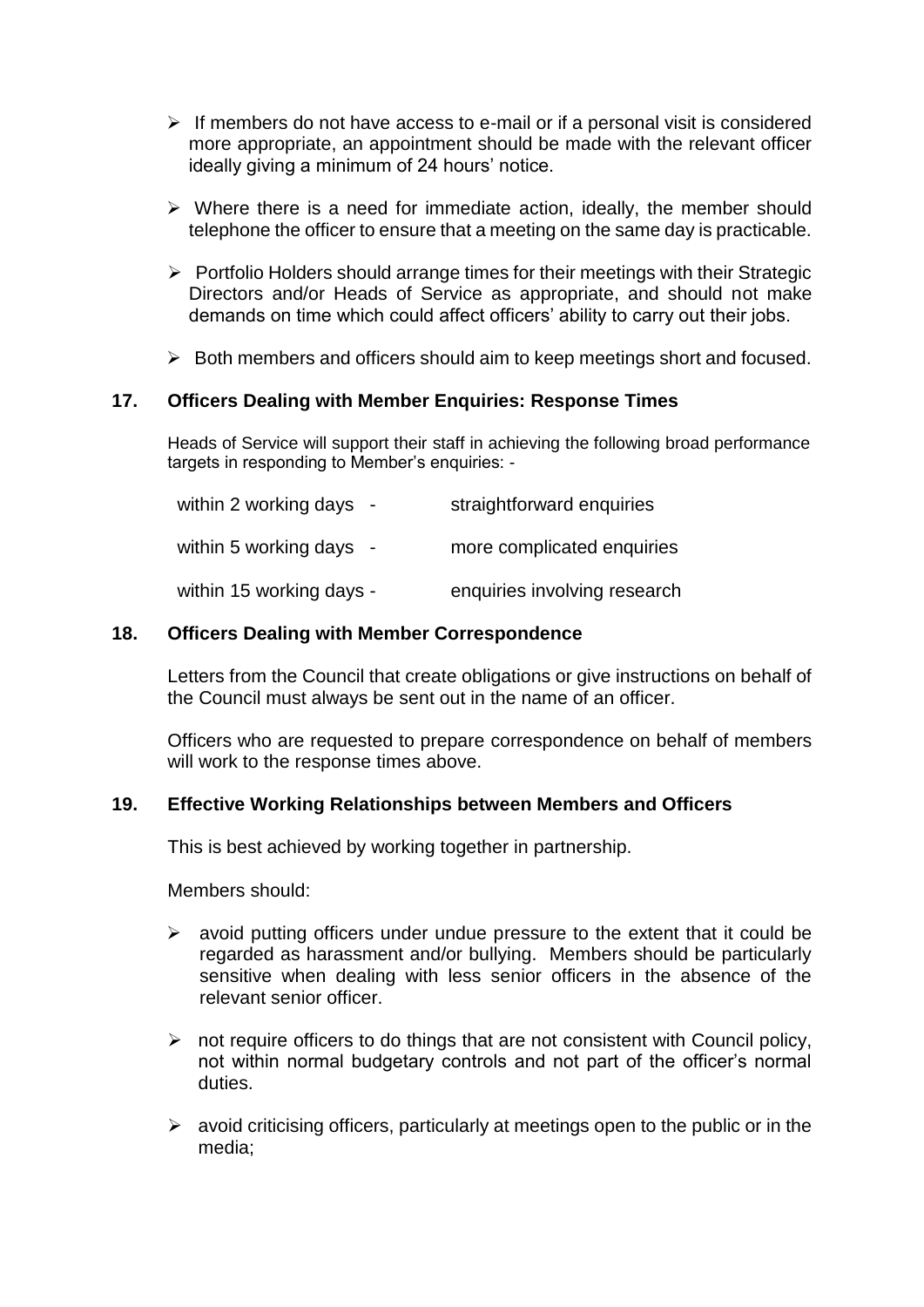- $\triangleright$  avoid actions or words that may appear to others to be attaching blame to an officer(s) particularly when the officer(s) is not present
- $\triangleright$  avoid words or actions that may serve to undermine the professionalism and integrity of officers.

Officers should:

- $\triangleright$  Treat members with courtesy and respect at all times;
- $\triangleright$  Not use undue influence over a member or put a member(s) under undue pressure
- $\triangleright$  Avoid words or actions that may undermine respect for members

### **20. Scheme of Delegation**

Members should not challenge, publicly, a decision made in good faith by an officer under the Scheme of Delegation, whether or not that decision requires consultation with nominated members.

Members who require information on why a particular decision has been made may ask the relevant officer to explain the basis on which the decision has been made including the use of any pre-prepared guidelines to help decision-making.

# **21. Dealing with Breaches of this Protocol**

# **By Members**

An officer who feels that they have been treated by a member in a way that is contrary to the principles and ideals set out in this document should follow the steps in the Council's Dignity and Respect at Work policy and procedures. The employee, under those procedures, may follow whatever initial approach they prefer. However, the matter must also be raised with the Chief Executive and the relevant Head of Service.

Members who are in breach of this protocol will be dealt with using, as appropriate, one or more of the approaches set out below:-

Leader of the relevant political group Monitoring Officer If necessary, by a meeting of the Standards Panel.

### **By Officers**

A Member who has a complaint that an employee has acted contrary to the principles and ideals set out in this document should raise the matter with the Chief Executive or Strategic Directors.